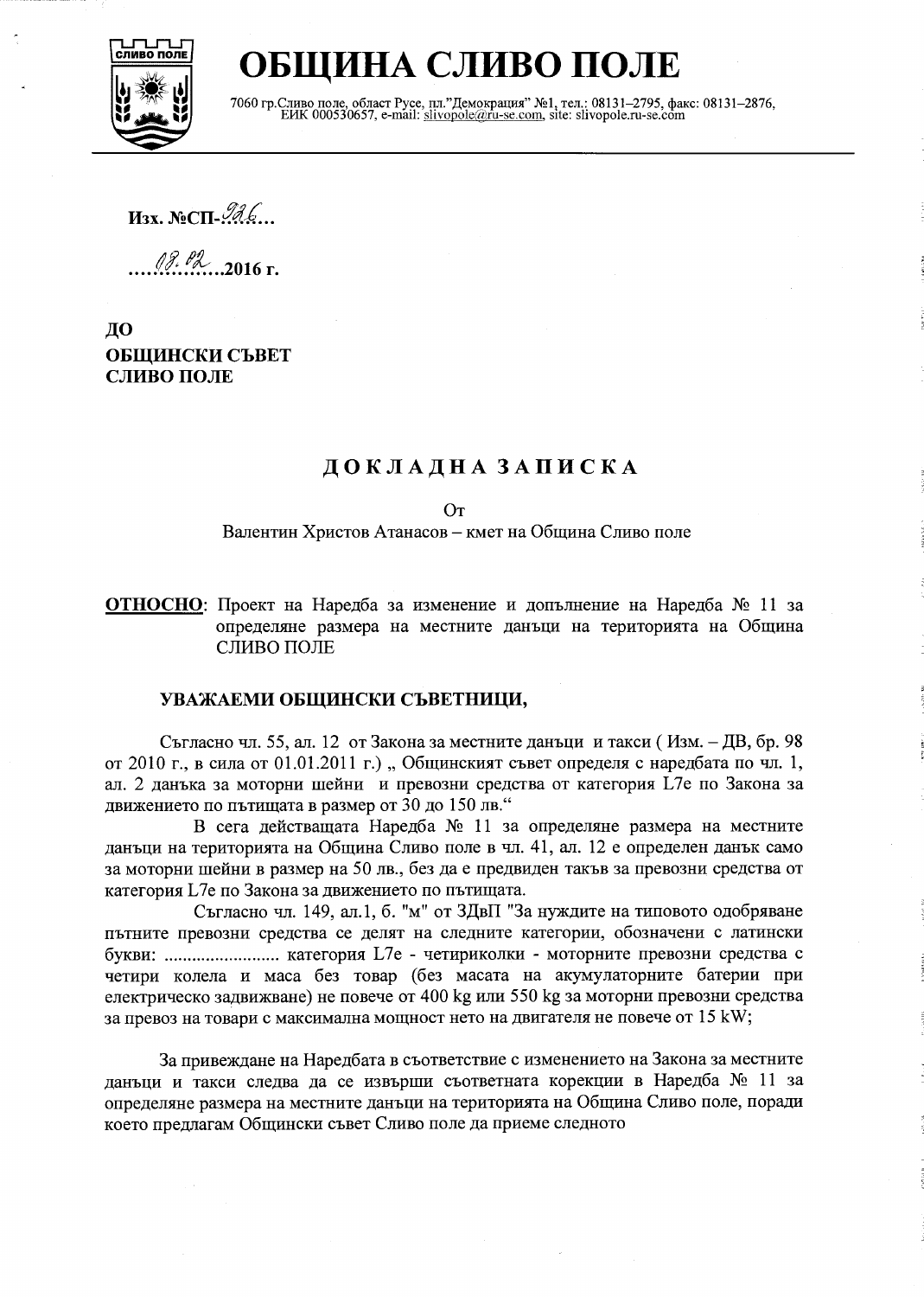#### **РЕШЕНИЕ:**

На основание чл. 21, ал. 2, във връзка с чл. 21, ал. 1, т. 23 от ЗМСМА, чл. 1, ал. 2 от ЗМДТ и чл. 79 от Административнопроцесуалния кодекс, Общински съвет Сливо поле реши:

Приема Наредба за изменение и допълнение на Наредба № 11 за определяне размера на местните данъци на територията на Община Сливо поле, както следва:

§ 1. В чл. 41, създава се нова ал. 14:

"(14) Данъкът за превозни средства от категория L7е по Закона за движението по пътницата е в размер 30 лв."

ВАЛЕНТИН АТАЙА Кмет на Община Сливо по  $\overline{\mathbf{R}}$